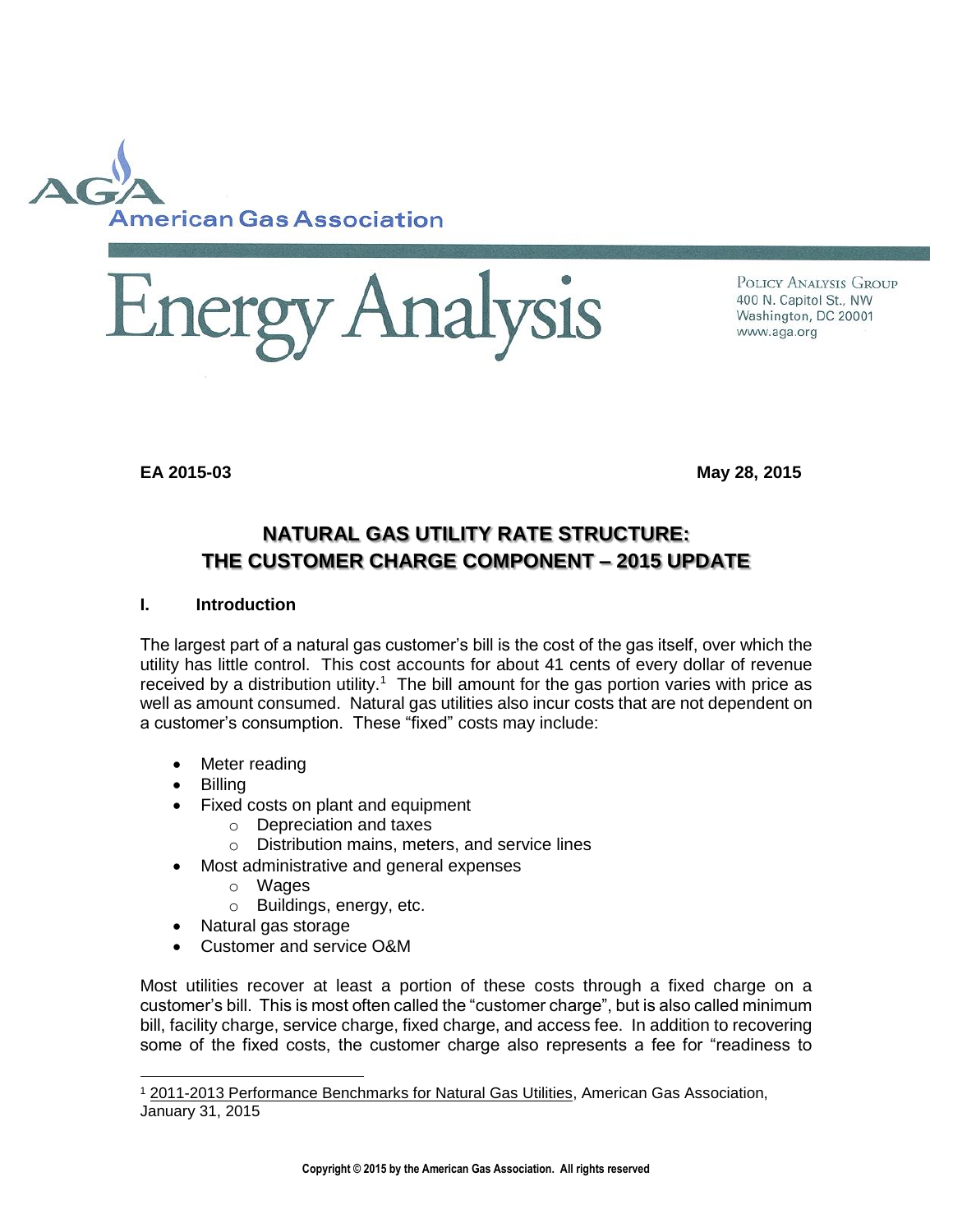serve", even if the customer does not use any gas for that billing period.<sup>2</sup> This charge is typically determined between the utility and its government regulators through a rate case.

In the past few years the customer charge has increased in prominence in gas utility rate cases. In some cases utilities are finding it difficult to achieve authorized rates of return in an unpredictable gas market due in part to:

- declining use per customer;
- significant swings in the commodity cost of natural gas;
- increased costs from recent legal and regulatory mandates (pipeline safety, pension, etc.); and,
- growing bad debt costs.

Some companies have sought to increase their customer charges to better capture the actual fixed costs of serving these customers, citing the following benefits:

- moderates volatility in customer bills;
- encourages utilities to promote customer conservation;
- makes utility earnings less dependent on sales volumes;
- improves cash flow, mitigating need for working capital;
- reduces winter bills for high use customers;
- reduces the need for future rate cases; and;
- Is a more appropriate way to recover fixed costs.

This analysis updates a report done five years ago. $3$  The purpose of this analysis is to illustrate the current levels of customer charges, estimate the portion of fixed costs that these charges cover, and track their historical growth.

## **II. Executive Summary**

The customer charge is a part of the natural gas utility customer's bill that does not vary with consumption. Based on Internet searches and AGA surveys, this charge:

- is typically \$11.25 per month for residential customers and \$22 for small commercial customers (median values represent about 237 rate jurisdictions);
- represents approximately 19 percent of a residential customer's annual bill;
- typically recovers only 46 percent of a utility's actual fixed costs; and,
- would be about \$24 per month for the residential sector, on average, in order to recover all of a utility's typical fixed costs.

## **III. Current Customer Charge Levels**

A February 2015 internet search of natural gas utility tariffs provided data on customer charges for 197 rate jurisdictions in all states and the District of Columbia (see Appendix

 $\overline{a}$ <sup>2</sup> Gas Rate Fundamentals, American Gas Association, 1987

<sup>3</sup> *Natural Gas Utility Rate Structure: The Customer Charge Component* – *2010 Update* American Gas Association April 9, 2010.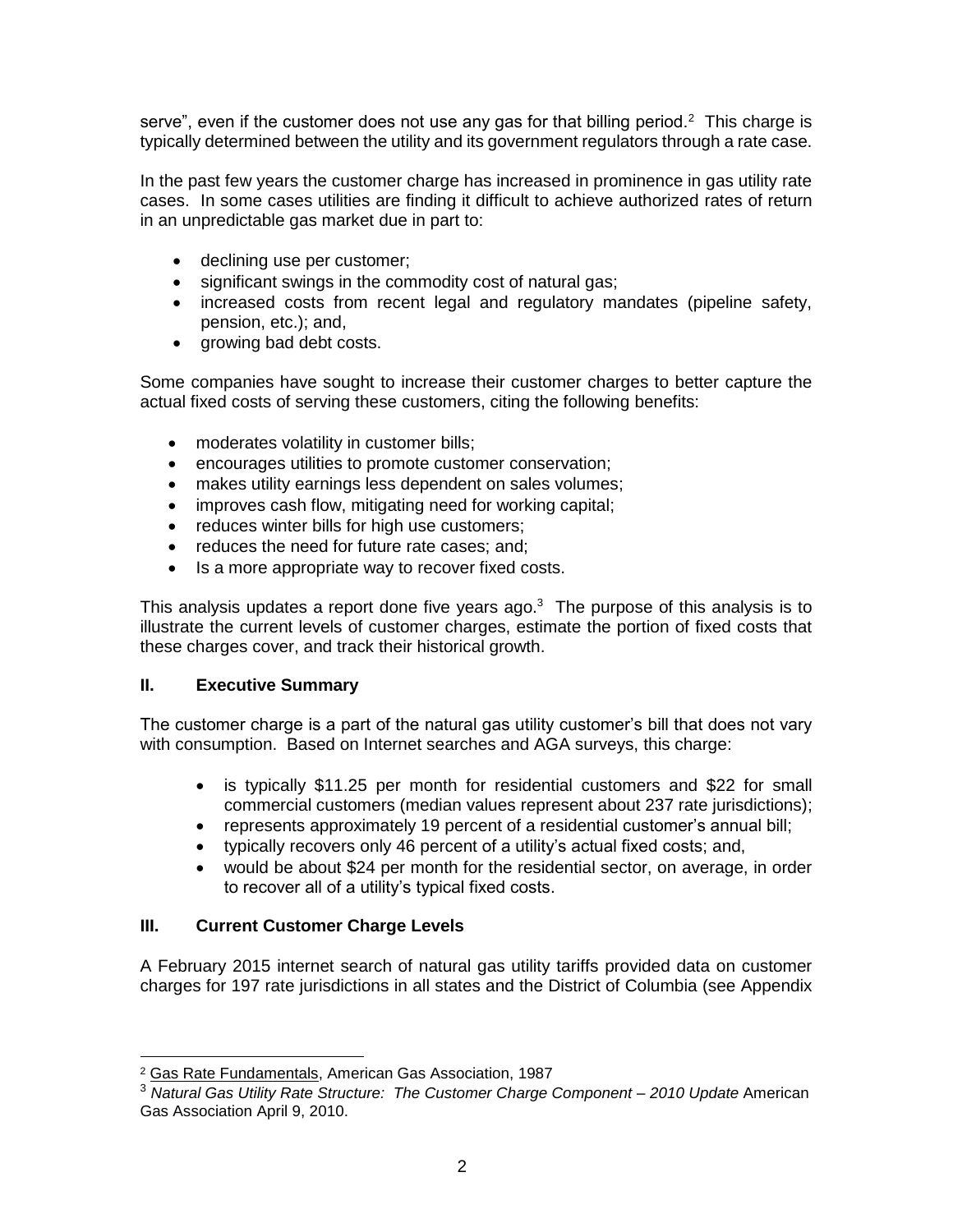1). Residential (excluding master metered apartments) and small commercial<sup>4</sup> rates were examined.

The median customer charge for the residential sector was \$11.25 per month, with 75 percent of the companies having a residential customer charge of \$15.38 or less. The highest charge was \$45.06. The commercial customer charges showed a wider variation. For the small commercial customer, the median monthly customer charge was \$22.00, with 75 percent at or below \$30.31. The high for this sector was \$304.94<sup>5</sup>.

| 2015 Natural Gas Utility Monthly Customer Charges |         |         |         |  |  |  |
|---------------------------------------------------|---------|---------|---------|--|--|--|
| First Quartile   Median   Third Quartile          |         |         |         |  |  |  |
| Residential                                       | \$9.00  | \$11.25 | \$15.38 |  |  |  |
| Commercial                                        | \$15.00 | \$22.00 | \$30.31 |  |  |  |

| Table 1                                           |  |
|---------------------------------------------------|--|
| 2015 Natural Gas Utility Monthly Customer Charges |  |

Based on that \$11.25 monthly figure, the customer charge comprises 19 percent of the typical residential customer's annual natural gas bill.<sup>6</sup>

The utilities were grouped by Census region to determine if charges varied by location. The median residential charge was highest in the Middle Atlantic region at \$14.60 per month, compared to the lowest charge of \$4.95 in the Pacific region. (See Appendix 2 for a map of the Census regions.) The highest median monthly commercial customer charge (\$28.41) occurred in the New England region, while the Pacific region again had the lowest (\$14.90 – see Table 2).

| <b>Census Region</b>      |    | <b>Residential</b> |    | Commercial |  |  |
|---------------------------|----|--------------------|----|------------|--|--|
| New England               | S  | 13.50              | \$ | 28.41      |  |  |
| <b>Middle Atlantic</b>    | \$ | 14.60              | \$ | 23.60      |  |  |
| <b>East North Central</b> | \$ | 11.38              | \$ | 24.00      |  |  |
| <b>West North Central</b> | \$ | 13.16              | \$ | 24.40      |  |  |
| South Atlantic            | \$ | 10.00              | \$ | 22.00      |  |  |
| <b>East South Central</b> | \$ | 14.00              | \$ | 16.96      |  |  |
| <b>West South Central</b> | \$ | 13.24              | \$ | 18.51      |  |  |
| Mountain                  | \$ | 10.80              | \$ | 20.00      |  |  |
| Pacific                   | \$ | 4.95               | \$ | 14.90      |  |  |

Table 2 **2015 Natural Gas Utility Median Monthly Customer Charges by Census Region**

It should be noted that these variations in customer charges are caused by a number of factors, such as:

• the company itself – age of system, number of customers, employee wages and benefits, etc.;

<sup>4</sup> For tariffs with more than one commercial category, the lowest level of consumption was selected.

<sup>5</sup> One tariff had a commercial customer charge in excess of \$1,000, which was not included in the sample

<sup>6</sup> Based on a total bill of \$718 per customer calculated from Gas Facts 2013 Data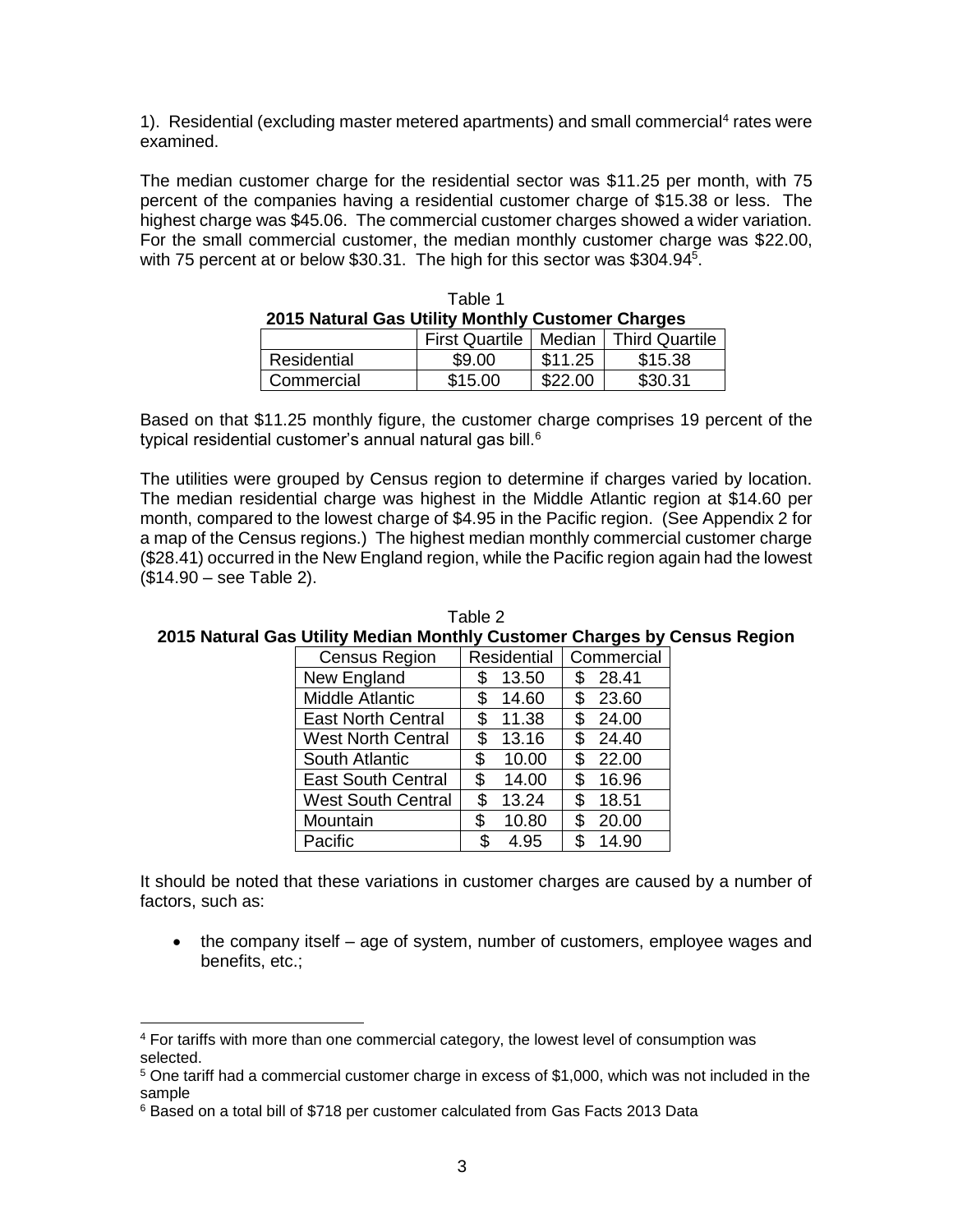- local regulatory environment regulatory philosophy (particularly in California), intervenor activity, etc.;
- e geographic location climate, cost to install mains (e.g. rocky ground = higher cost, so proportionally more fixed costs compared to sandy soils), etc.; and,
- rate case frequency companies that have not had a rate case in a relatively long time tend to have a relatively lower fixed charge.

#### **IV. Customer Charges Relative to Utility Fixed Costs**

The customer charge recovers only a percentage of the utility's actual fixed costs, with the remainder of the fixed costs allocated to volumetric charges. In the spring of 2015, the American Gas Association asked its members,

#### *What percentage of the utility's fixed costs for the residential sector do you estimate is recovered in the residential monthly customer/service charge?*

Companies representing more than 62 rate jurisdictions in 32 states and the District of Columbia responded. The median recovery value of responders was 46 percent of actual fixed costs on a monthly basis. Only five responders estimated that they recovered 25 percent or less of the fixed costs through the customer charge (Table 3). Based on an \$11.25 median monthly charge, on average the customer charge would be about \$24 in order to recover all of a utility's fixed costs on a monthly basis.<sup>7</sup>

Table 3 **Portion of Fixed Costs Recovered by Customer Charge – Monthly Basis**

| At Most 25%              | 5 Companies  |  |  |  |
|--------------------------|--------------|--|--|--|
| At Most 50%              | 22 Companies |  |  |  |
| At Most 75%              | 8 Companies  |  |  |  |
| Source: AGA Survey, 2015 |              |  |  |  |

On a monthly basis, the percentage of fixed costs recovered by the customer charge varied by geographic area (Table 4). The highest reported recovery portion is in the West South Central section of the country, while the lowest occurred in the Pacific region.

| Table 4                                                |
|--------------------------------------------------------|
| <b>Regional Breakout of Portion of Fixed Costs</b>     |
| Recovered by Customer Charge (Medians) – Monthly Basis |

| New England               | 31% |
|---------------------------|-----|
| <b>Middle Atlantic</b>    | 34% |
| <b>East North Central</b> | 64% |
| <b>West North Central</b> | 55% |
| South Atlantic            | 48% |
| <b>East South Central</b> | 48% |
| <b>West South Central</b> | 85% |
| Mountain                  | 42% |
| Pacific                   | 16% |

Source: AGA Survey, 2015

<sup>7</sup> Median charge of \$11.25/month divided by 0.46 (portion of fixed costs recovered)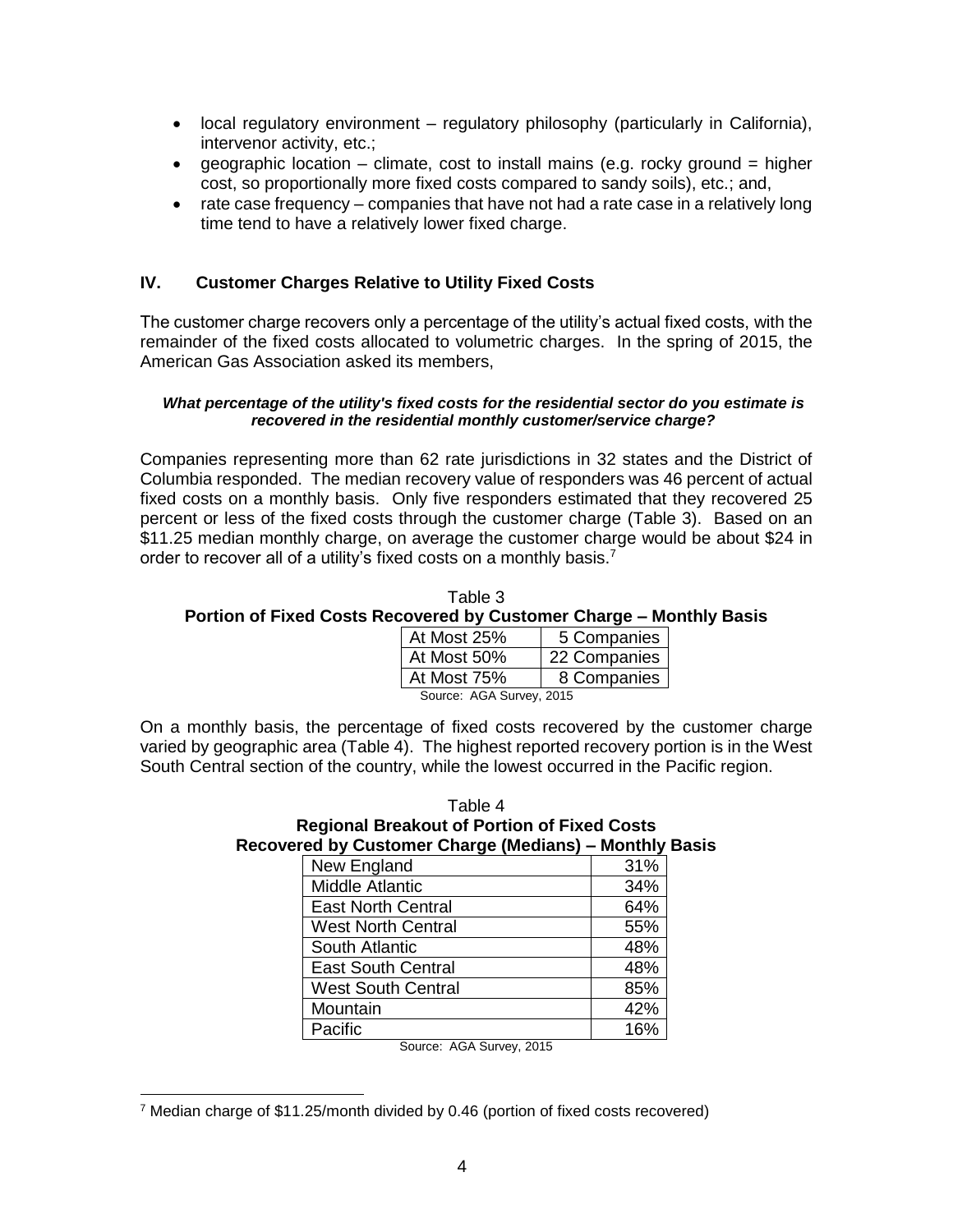## **V. Comparison to Previous Report**

This report updates an analysis from 2010. Of the 133 gas utility rate jurisdictions in both samples, 83, or 62 percent, increased their residential customer charge since 2010. For these companies, the average increase was \$1.25 for the residential class. There was no change for 41 companies and six had a decline in their residential customer charge. For the commercial sector, the median increased \$2.93 (Table 5). Regionally the largest increase in residential customer charge occurred in the East South Central (\$4.00), and the lowest was a negative value (-\$1.05) in the Pacific.

| Natural Gas Utility Median Monthly Customer Charges 2010 vs. 2015 |             |            |             |            |  |  |  |
|-------------------------------------------------------------------|-------------|------------|-------------|------------|--|--|--|
|                                                                   | 2010        |            | 2015        |            |  |  |  |
| Census Region                                                     | Residential | Commercial | Residential | Commercial |  |  |  |
| New England                                                       | 10.94<br>S  | 18.60<br>S | 13.50       | 28.41<br>S |  |  |  |
| Middle Atlantic                                                   | \$          | \$         | \$          | \$         |  |  |  |
|                                                                   | 12.57       | 19.89      | 14.60       | 23.60      |  |  |  |
| <b>East North Central</b>                                         | \$          | \$         | \$          | \$         |  |  |  |
|                                                                   | 10.38       | 17.65      | 11.38       | 24.00      |  |  |  |
| <b>West North Central</b>                                         | \$          | \$         | 13.16       | \$         |  |  |  |
|                                                                   | 12.13       | 20.10      | \$          | 24.40      |  |  |  |
| South Atlantic                                                    | \$          | \$         | \$          | \$         |  |  |  |
|                                                                   | 9.31        | 19.00      | 10.00       | 22.00      |  |  |  |
| <b>East South Central</b>                                         | \$          | \$         | \$          | \$         |  |  |  |
|                                                                   | 10.00       | 25.00      | 14.00       | 16.96      |  |  |  |
| <b>West South Central</b>                                         | \$          | S.         | \$          | \$         |  |  |  |
|                                                                   | 10.85       | 20.70      | 13.24       | 18.51      |  |  |  |
| Mountain                                                          | \$          | \$         | \$          | \$         |  |  |  |
|                                                                   | 9.50        | 21.00      | 10.80       | 20.00      |  |  |  |
| Pacific                                                           | \$          | \$         | \$          | S.         |  |  |  |
|                                                                   | 6.00        | 11.50      | 4.95        | 14.90      |  |  |  |
| <b>United States</b>                                              | \$          | \$         | \$          | \$         |  |  |  |
|                                                                   | 10.00       | 19.07      | 11.25       | 22.00      |  |  |  |

| Table 5                                                           |  |
|-------------------------------------------------------------------|--|
| Natural Gas Utility Median Monthly Customer Charges 2010 vs. 2015 |  |

Source: AGA Surveys, 2010 & 2015

Five years ago, AGA had surveyed its members, asking utilities to estimate what portion of their fixed costs were recovered by the customer charge. The results show that utilities today recover slightly more of their fixed costs through the fixed charge, but still less than 50 percent on average (Table 6). The largest relative increase in this proportion occurred in the South Atlantic region. Four of the nine Census regions exhibited a reduction in the portion of fixed costs recovered by the fixed charge.

| Recovered by Customer Charge (Medians), 2010 vs. 2015 |      |      |
|-------------------------------------------------------|------|------|
|                                                       | 2010 | 2015 |
| New England                                           | 36%  | 31%  |
| <b>Middle Atlantic</b>                                | 40%  | 34%  |
| <b>East North Central</b>                             | 47%  | 64%  |
| <b>West North Central</b>                             | 47%  | 55%  |
| South Atlantic                                        | 22%  | 48%  |
| <b>East South Central</b>                             | 46%  | 48%  |
| <b>West South Central</b>                             | 88%  | 85%  |
| Mountain                                              | 30%  | 42%  |
| Pacific                                               | 23%  | 16%  |
| <b>United States</b>                                  | 40%  | 46%  |

# Table 6 **Regional Breakout of Portion of Monthly Fixed Costs**

Source: AGA Surveys, 2010 & 2015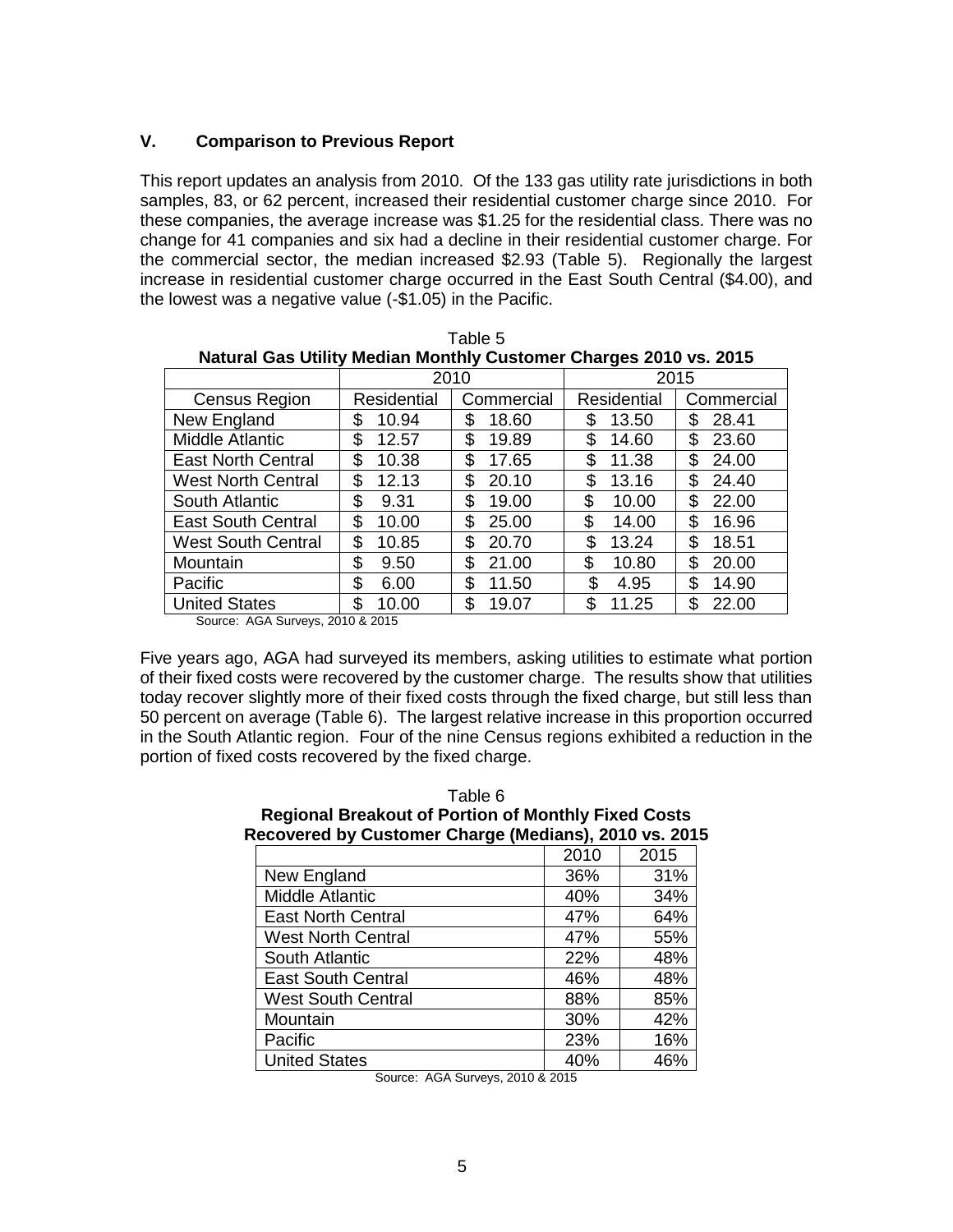#### **VI. Trends in Customer Charges**

AGA surveys its members regarding customer bills on a quarterly basis. Results are available back to December 1985. While the survey does not specifically cover customer charges, it does ask what a customer's bill would be if the customer did not use any gas that month ("zero use"). The historical values for "zero use" should be a good indicator of trends in customer charges.

Table 7 shows the historical average values for residential "zero use" bills for the month of December for various years. The average value started out at \$4.91 in 1985. By 2014, the average value had risen to \$13.95.

|                                                                 |       |     | Table 7  |     |       |  |  |
|-----------------------------------------------------------------|-------|-----|----------|-----|-------|--|--|
| Trends in Average Residential Customer Charge Levels, 1985-2014 |       |     |          |     |       |  |  |
| 10E                                                             | 10/00 | 10E | $40/04*$ | 10E | 10110 |  |  |

| 12/85    | 12/90       | 12/95  | 12/01* | 12/05  | 12/10             | 12/14   |
|----------|-------------|--------|--------|--------|-------------------|---------|
| \$4.91   | \$5.47      | \$6.73 | \$8.04 | \$8.91 | ৫ 4 0.<br>49<br>u | \$13.95 |
| Source - | AGA Survevs |        |        |        |                   |         |

\* December 2000 data not available

#### **NOTICE**

In issuing and making this publication available, AGA is not undertaking to render professional or other services for or on behalf of any person or entity. Nor is AGA undertaking to perform any duty owed by any person or entity to someone else. Anyone using this document should rely on his or her own independent judgment or, as appropriate, seek the advice of a competent professional in determining the exercise of reasonable care in any given circumstances. The statements in this publication are for general information and represent an unaudited compilation of statistical information that could contain coding or processing errors. AGA makes no warranties, express or implied, nor representations about the accuracy of the information in the publication or its appropriateness for any given purpose or situation.

This publication shall not be construed as including, advice, guidance, or recommendations to take, or not to take, any actions or decisions in relation to any matter, including without limitation relating to investments or the purchase or sale of any securities, shares or other assets of any kind. Should you take any such action or decision; you do so at your own risk. Information on the topics covered by this publication may be available from other sources, which the user may wish to consult for additional views or information not covered by this publication.

Copyright © 2015 American Gas Association. All rights reserved. **[www.aga.org](http://www.aga.org/)**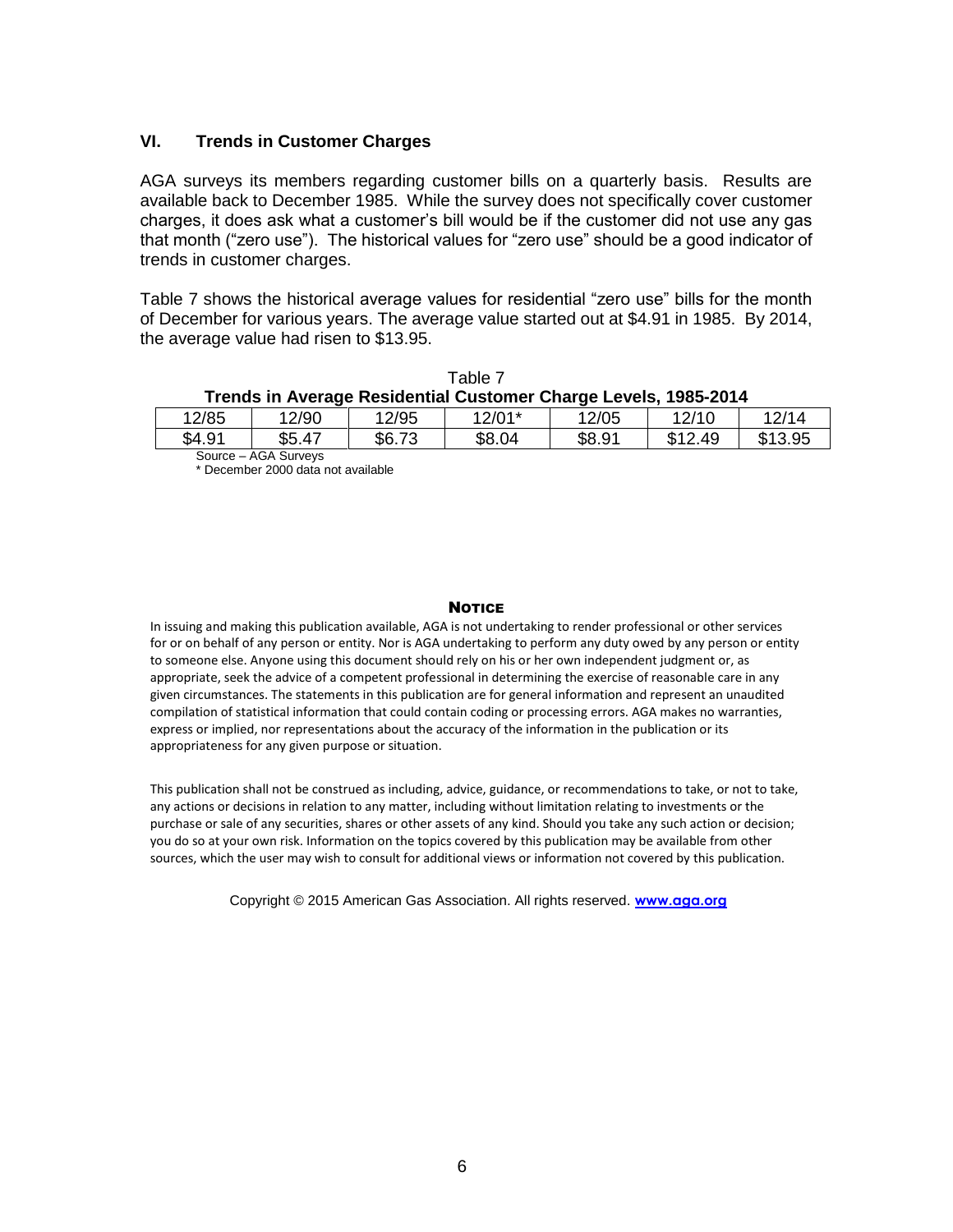| Appendix 1                                 |       |    |             |    |            |  |  |
|--------------------------------------------|-------|----|-------------|----|------------|--|--|
| <b>NATURAL GAS CUSTOMER CHARGE</b>         |       |    |             |    |            |  |  |
|                                            |       |    |             |    | Small      |  |  |
| <b>Company</b>                             | State |    | Residential |    | Commercial |  |  |
|                                            |       |    |             |    |            |  |  |
| CONTINENTAL ENERGY - ENSTAR NATURAL GAS CO | AK    | \$ | 14.00       | \$ | 30.00      |  |  |
|                                            |       |    |             |    |            |  |  |
| SEMPRA - MOBILE GAS SERVICE                | AL    | \$ | 8.50        | \$ | 16.30      |  |  |
|                                            |       |    |             |    |            |  |  |
| ARKANSAS OKLAHOMA GAS CORP - AR            | AR    | \$ | 10.70       | \$ | 15.95      |  |  |
| <b>CENTERPOINT ARKLA AR</b>                | AR    | \$ | 9.75        | \$ | 13.00      |  |  |
| SOURCEGAS LLC AR                           | AR    | \$ | 10.20       | \$ | 18.51      |  |  |
|                                            |       |    |             |    |            |  |  |
| SOUTHWEST GAS CORP AZ                      | AZ    | \$ | 10.70       | \$ | 27.50      |  |  |
| UNISOURCE ENERGY SERVICES                  | AZ    | \$ | 10.00       | \$ | 20.00      |  |  |
|                                            |       |    |             |    |            |  |  |
| PACIFIC GAS & ELECTRIC CO                  | CA    | \$ | -           | \$ | 8.10       |  |  |
| SEMPRA - SAN DIEGO GAS & ELECTRIC CO       | CА    | \$ |             | \$ | 10.00      |  |  |
| SEMPRA - SOUTHERN CALIFORNIA GAS CO        | CА    | \$ | 4.90        | \$ | 14.80      |  |  |
| SOUTHWEST GAS CORP CA                      | CA    | \$ | 5.00        | \$ | 11.00      |  |  |
|                                            |       |    |             |    |            |  |  |
| ATMOS ENERGY CORPORATION CO                | CO.   | \$ | 11.00       | \$ | 26.28      |  |  |
| <b>BLACK HILLS ENERGY - CO</b>             | CO.   | \$ | 10.08       | \$ | 15.12      |  |  |
| COLORADO SPRINGS, CITY OF                  | CO.   | \$ | 11.79       | \$ | 23.58      |  |  |
| SOURCEGAS LLC CO                           | CO.   | \$ | 10.00       | \$ | 20.00      |  |  |
| XCEL - PUBLIC SERVICE CO OF COLORADO       | CO.   | \$ | 11.50       | \$ | 32.08      |  |  |
|                                            |       |    |             |    |            |  |  |
| UIL - CONNECTICUT NATURAL GAS CORP         | CТ    | \$ | 16.50       | \$ | 47.50      |  |  |
| UIL - SOUTHERN CONNECTICUT GAS CO          | CТ    | \$ | 14.00       | \$ | 35.00      |  |  |
| YANKEE GAS SERVICES CO                     | СT    | \$ | 18.50       | \$ | 46.00      |  |  |
|                                            |       |    |             |    |            |  |  |
| WASHINGTON GAS LIGHT CO DC                 | DC.   | \$ | 9.90        | \$ | 17.10      |  |  |
|                                            |       |    |             |    |            |  |  |
| CHESAPEAKE UTILITY CORP DE                 | DE    | \$ | 10.50       | \$ | 26.00      |  |  |
| DELMARVA POWER & LIGHT COMPANY             | DE    | \$ | 11.41       | \$ | 34.37      |  |  |
|                                            |       |    |             |    |            |  |  |
| <b>AGL - FLORIDA CITY GAS</b>              | FL    | \$ | 8.00        | \$ | 9.50       |  |  |
| <b>CHESAPEAKE UTILITY CORP FL</b>          | FL    | \$ | 11.00       | \$ | 20.00      |  |  |
| GAINESVILLE REGIONAL UTIL GAS DEPT         | FL.   | \$ | 9.75        |    |            |  |  |
| TECO PEOPLES GAS SYSTEM INC                | FL.   | \$ | 12.00       | \$ | 25.00      |  |  |
|                                            |       |    |             |    |            |  |  |
| AGL - ATLANTA GAS LIGHT CO                 | GA    | \$ | 11.00       | \$ | 45.00      |  |  |
| <b>LIBERTY UTILITIES GA</b>                | GA    | \$ | 26.31       | \$ | 55.60      |  |  |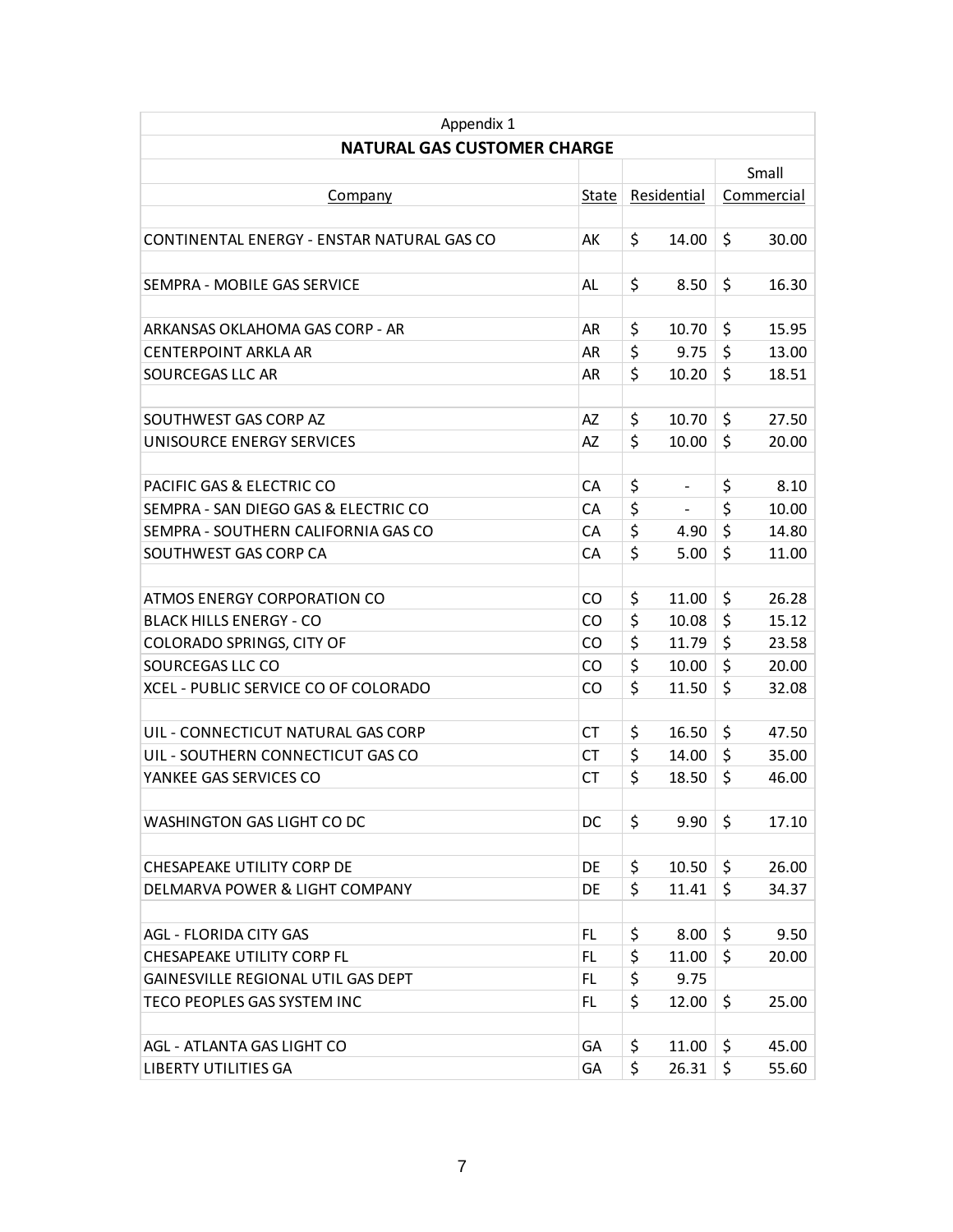| Appendix 1 - Continued                            |           |             |       |            |        |
|---------------------------------------------------|-----------|-------------|-------|------------|--------|
| <b>NATURAL GAS CUSTOMER CHARGE</b>                |           |             |       |            |        |
|                                                   |           |             |       | Small      |        |
| <b>Company</b>                                    | State     | Residential |       | Commercial |        |
| THE GAS COMPANY                                   | HI        | \$          | 8.50  | \$         | 62.00  |
|                                                   |           |             |       |            |        |
| ALLIANT - INTERSTATE P&L IA                       | ΙA        | \$          | 12.82 |            |        |
| <b>BLACK HILLS ENERGY - IA</b>                    | ΙA        | \$          | 18.25 | \$         | 29.00  |
| <b>LIBERTY UTILITIES IA</b>                       | ΙA        | \$          | 7.95  | \$         | 13.00  |
| MIDAMERICAN ENERGY COMPANY IA                     | IA        | \$          | 10.00 |            |        |
|                                                   |           |             |       |            |        |
| <b>AVISTA CORP - ID</b>                           | ID        | \$          | 8.00  | \$         | 12.00  |
| MONTANA - DAKOTA UTILITIES INTERMOUNTAN           | ID        | \$          | 6.50  | \$         | 9.50   |
|                                                   |           |             |       |            |        |
| <b>AGL - NICOR</b>                                | IL        | \$          | 13.55 | \$         | 20.80  |
| AMFRFN - ILLINOIS                                 | IL        | \$          | 22.31 | \$         | 39.77  |
| <b>INTEGRYS - NORTH SHORE GAS CO</b>              | IL        | \$          | 24.48 | \$         | 29.56  |
| <b>INTEGRYS - PEOPLES GAS LIGHT &amp; COKE CO</b> | IL        | \$          | 30.83 | \$         | 38.24  |
| <b>LIBERTY UTILITIES IL</b>                       | IL        | \$          | 9.90  | \$         | 25.00  |
| MIDAMERICAN ENERGY COMPANY IL                     | IL        | \$          | 12.69 | \$         | 93.18  |
| MT CARMEL PUBLIC UTILITY CO                       | IL        | \$          | 15.00 | \$         | 15.00  |
|                                                   |           |             |       |            |        |
| CITIZENS GAS & COKE UTILITY                       | ΙN        | \$          | 9.00  | \$         | 22.00  |
| NISOURCE - NIPSCO                                 | ΙN        | \$          | 11.00 | \$         | 30.00  |
| <b>VECTREN - INDIANA GAS CO INC</b>               | ΙN        | \$          | 11.25 | \$         | 17.00  |
| VECTREN - SOUTHERN INDIANA GAS & ELECTRIC CO      | ΙN        | \$          | 11.00 | \$         | 22.00  |
|                                                   |           |             |       |            |        |
| ATMOS ENERGY CORPORATION KS                       | KS        | \$          | 18.19 | \$         | 40.88  |
| <b>BLACK HILLS ENERGY - KS</b>                    | KS        | \$          | 17.25 | \$         | 26.45  |
| <b>ONEOK - KANSAS GAS SERVICE</b>                 | КS        | \$          | 15.35 | \$         | 28.65  |
|                                                   |           |             |       |            |        |
| <b>ATMOS ENERGY CORPORATION - KY</b>              | KY        | \$          | 16.00 | \$         | 40.00  |
| DELTA NATURAL GAS CO INC                          | KY        | \$          | 20.90 | \$         | 31.30  |
| <b>DUKE ENERGY KENTUCKY</b>                       | KY        | \$          | 16.00 | \$         | 47.50  |
| <b>EQUITABLE RESOURCES KY</b>                     | <b>KY</b> | \$          | 7.50  | \$         | 7.50   |
| LOUISVILLE GAS & ELECTRIC CO                      | КY        | \$          | 13.50 | \$         | 35.00  |
| NISOURCE - COLUMBIA GAS OF KENTUCKY INC           | <b>KY</b> | \$          | 15.00 | \$         | 37.50  |
| RICHMOND NATURAL GAS & SEWAGE WKS                 | KY        | \$          | 15.49 | \$         | 15.49  |
|                                                   |           |             |       |            |        |
| ATMOS ENERGY CORPORATION LA                       | LA        | \$          | 13.96 | \$         | 23.24  |
| ATMOS ENERGY CORPORATION TRANS LA                 | LA        | \$          | 14.00 | \$         | 14.00  |
| <b>CENTERPOINT ARKLA LA</b>                       | LA        | \$          | 10.00 | \$         | 16.00  |
| <b>CENTERPOINT ENTEX LA</b>                       | LA        | \$          | 11.25 | \$         | 16.00  |
| <b>ENTERGY NEW ORLEANS, INC</b>                   | LA        | \$          | 20.40 | \$         | 112.58 |
|                                                   |           |             |       |            |        |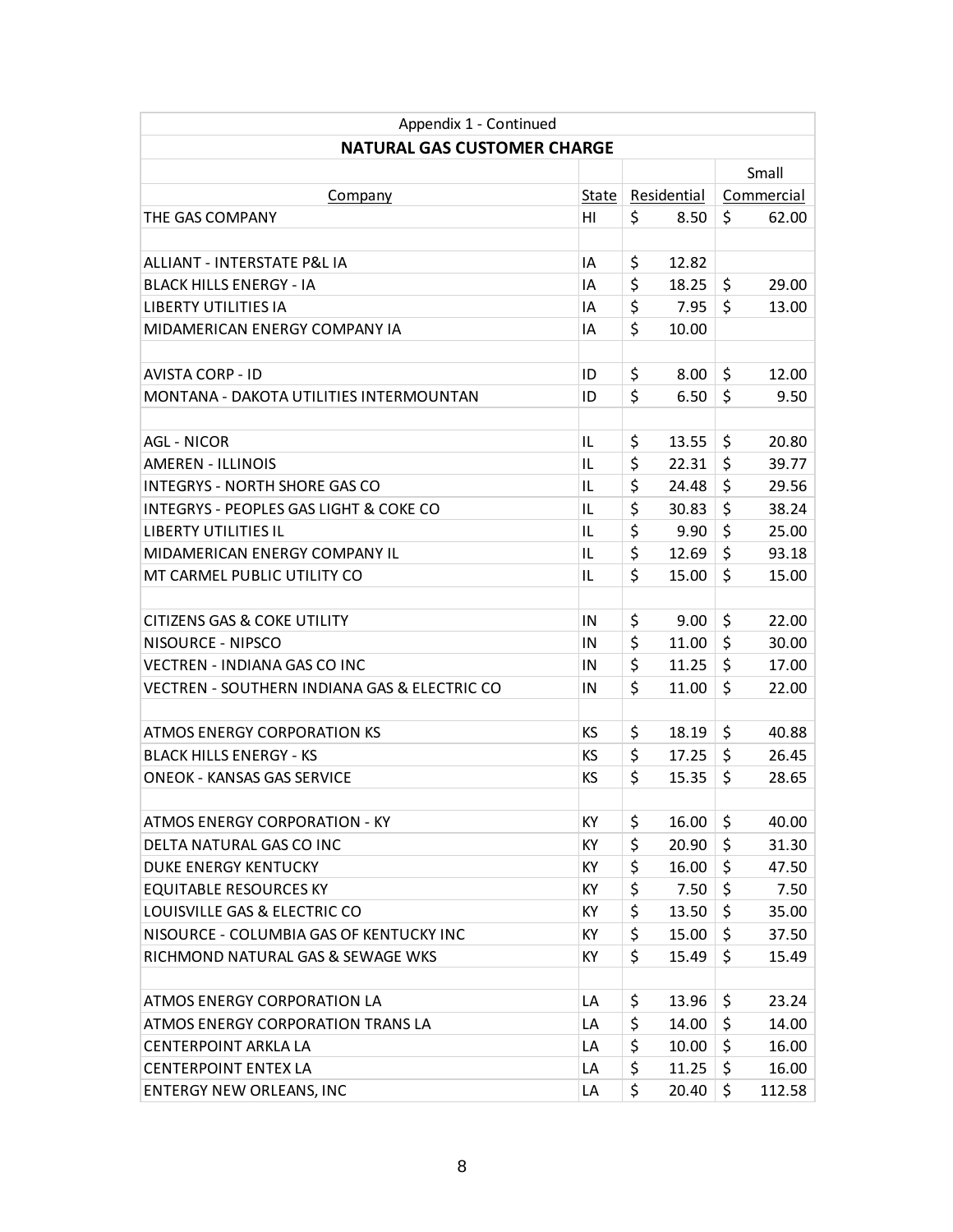| Appendix 1 - Continued                       |           |             |       |            |       |
|----------------------------------------------|-----------|-------------|-------|------------|-------|
| <b>NATURAL GAS CUSTOMER CHARGE</b>           |           |             |       |            |       |
|                                              |           |             |       | Small      |       |
| Company                                      | State     | Residential |       | Commercial |       |
| HOLYOKE GAS & ELECTRIC DEPT, CITY OF         | MA        | \$          | 6.00  | \$         | 10.00 |
| LIBERTY UTILITIES MA                         | МA        | \$          | 9.90  | \$         | 22.00 |
| NATIONAL GRID - BOSTON GAS CO                | MA        | \$          | 10.00 | \$         | 21.00 |
| NATIONAL GRID - COLONIAL GAS CO              | MA        | \$          | 6.00  |            |       |
| NATIONAL GRID - ESSEX COUNTY GAS CO          | MA        | \$          | 21.00 | \$         | 39.00 |
| NISOURCE - COLUMBIA GAS OF MASSACHUSETS INC  | MA        | \$          | 12.20 | \$         | 19.80 |
| UIL - BERKSHIRE GAS CO                       | MA        | \$          | 11.42 | \$         | 12.51 |
| UNITIL - FITCHBURG GAS & ELECTRIC LIGHT CO   | MA        | \$          | 8.50  | \$         | 24.00 |
|                                              |           |             |       |            |       |
| <b>AGL - ELKTON GAS SERVICE</b>              | MD        | \$          | 5.75  | \$         | 11.00 |
| <b>BALTIMORE GAS &amp; ELECTRIC CO</b>       | MD        | \$          | 13.00 | \$         | 35.00 |
| CHESAPEAKE UTILITY CORP MD                   | MD        | \$          | 8.75  | \$         | 17.25 |
| <b>EASTON UTILITIES COMMISSION</b>           | MD        | \$          | 9.65  | \$         | 33.25 |
| NISOURCE - COLUMBIA GAS OF MARYLAND INC      | <b>MD</b> | \$          | 13.62 | \$         | 36.68 |
| UGI - CENTRAL PENN GAS, INC MD               | MD        | \$          | 9.68  |            |       |
| <b>WASHINGTON GAS LIGHT CO MD</b>            | MD        | \$          | 10.20 | \$         | 18.50 |
|                                              |           |             |       |            |       |
| <b>ENERGY EAST - MAINE NATURAL GAS</b>       | <b>ME</b> | \$          | 24.34 | \$         | 34.77 |
| <b>GAS NATURAL - BANGOR GAS CO LLC</b>       | МE        | \$          | 14.29 |            |       |
| UNITIL - NORTHERN UTILITIES INC (ME)         | МE        | \$          | 23.06 | \$         | 54.77 |
|                                              |           |             |       |            |       |
| <b>CONSUMERS ENERGY CO</b>                   | MI        | \$          | 11.50 | \$         | 12.50 |
| CONTINENTAL ENERGY - SEMCO                   | MI        | \$          | 11.50 | \$         | 11.50 |
| DTE - CITIZENS GAS FUEL CO                   | MI        | \$          | 10.50 | \$         | 20.00 |
| DTE - MICHIGAN CONSOLIDATED                  | MI        | \$          | 10.50 | \$         | 26.20 |
| <b>INTEGRYS - MICHIGAN GAS UTILITIES CO</b>  | MI        | \$          | 12.00 | \$         | 33.00 |
| INTEGRYS - WISCONSIN PUBLIC SERVICE CORP MI  | MI        | \$          | 5.00  | \$         | 7.50  |
| XCEL - NORTHERN STATES POWER CO OF MICHIGAN  | MI        | \$          | 7.25  | \$         | 16.00 |
|                                              |           |             |       |            |       |
| ALLIANT - INTERSTATE P&L MN                  | ΜN        | \$          | 5.00  |            |       |
| <b>CENTERPOINT ENERGY MN</b>                 | <b>MN</b> | \$          | 9.50  | \$         | 15.00 |
| <b>INTEGRYS - MERC MN</b>                    | MN        | \$          | 8.50  | $\zeta$    | 14.50 |
| MONTANA - DAKOTA UTILITIES GREAT PLAINS MN   | MN        | \$          | 6.50  | \$         | 20.00 |
| XCEL - NORTHERN STATES POWER CO OF MINNESOTA | ΜN        | \$          | 9.00  | \$         | 25.00 |
|                                              |           |             |       |            |       |
| AMEREN - UNION ELECTRIC CO                   | MO.       | \$          | 15.00 | \$         | 28.83 |
| LACLEDE GAS CO                               | MO.       | \$          | 20.70 | \$         | 25.50 |
| LIBERTY UTILITIES MO                         | MO.       | \$          | 20.00 | \$         | 23.80 |
| SOUTHERN UNION - MISSOURI GAS ENERGY         | MO.       | \$          | 27.87 | \$         | 40.74 |
| THE EMPIRE DISTRICT GAS COMPANY              | MO        | \$          | 16.50 | \$         | 25.00 |
|                                              |           |             |       |            |       |
| <b>ATMOS ENERGY CORPORATION MS</b>           | MS        | \$          | 6.95  | \$         | 11.27 |
| <b>CENTERPOINT ENTEX MS</b>                  | ΜS        | \$          | 11.29 | \$         | 16.96 |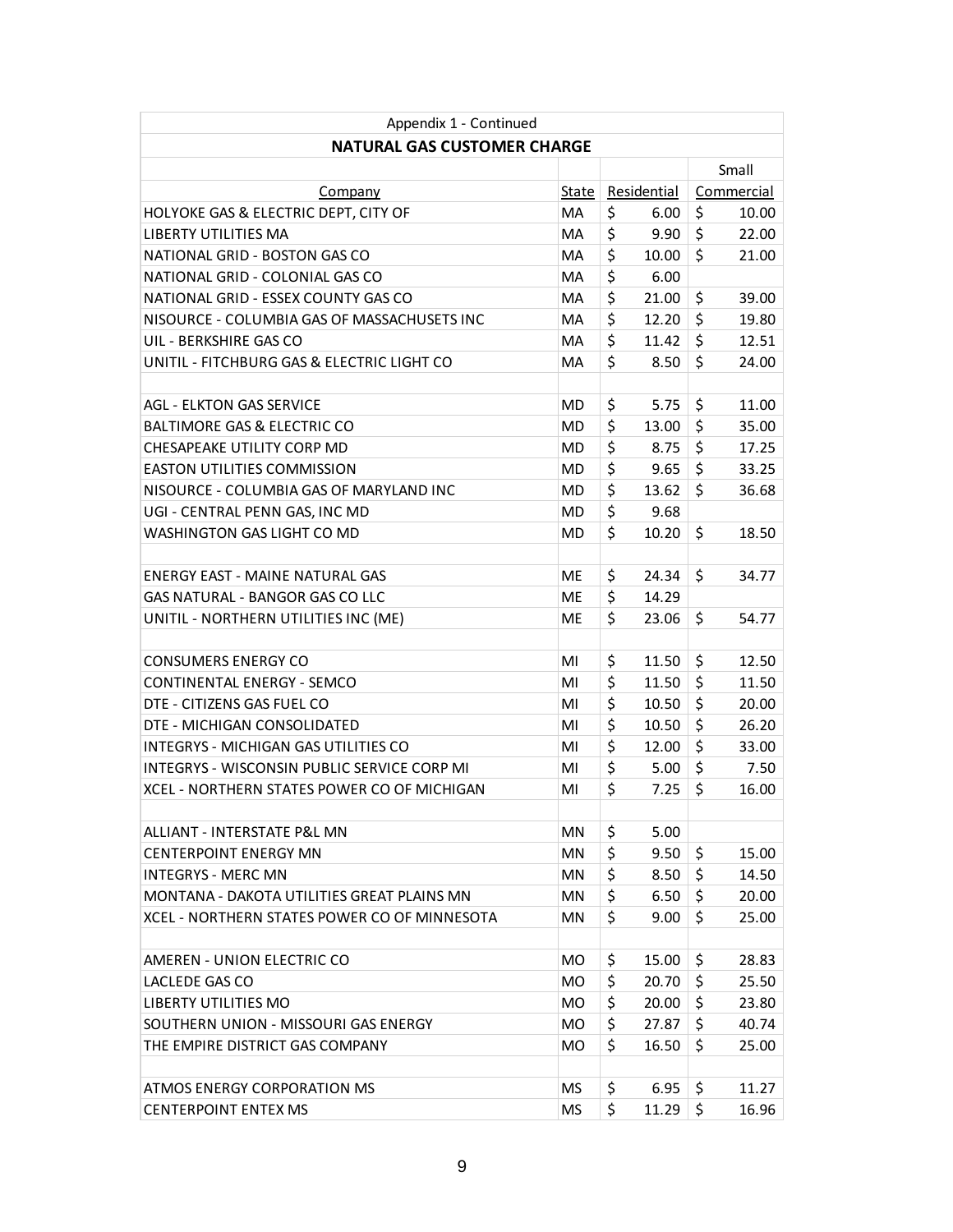| Appendix 1 - Continued                              |           |             |       |            |  |  |
|-----------------------------------------------------|-----------|-------------|-------|------------|--|--|
| <b>NATURAL GAS CUSTOMER CHARGE</b>                  |           |             |       |            |  |  |
|                                                     |           |             | Small |            |  |  |
| Company                                             | State     | Residential |       | Commercial |  |  |
| MONTANA - DAKOTA UTILITIES CO MT                    | MT        | \$<br>6.90  | \$    | 12.00      |  |  |
| NORTHWESTERN ENERGY LLC MT                          | МT        | \$<br>7.30  | \$    | 19.00      |  |  |
|                                                     |           |             |       |            |  |  |
| <b>GREENVILLE UTILITIES COMMISSION</b>              | NС        | \$<br>8.00  | \$    | 22.00      |  |  |
| PIEDMONT NATURAL GAS CO INC NC                      | NС        | \$<br>10.00 | \$    | 22.00      |  |  |
| SCANA - PUBLIC SERVICE CO OF NORTH CAROLINA         | NС        | \$<br>10.00 | \$    | 17.50      |  |  |
|                                                     |           |             |       |            |  |  |
| MONTANA - DAKOTA UTILITIES CO ND                    | ND        | \$<br>14.81 | \$    | 20.10      |  |  |
| MONTANA - DAKOTA UTILITIES GREAT PLAINS ND          | ND.       | \$<br>3.50  | \$    | 3.50       |  |  |
| XCEL - NORTHERN STATES POWER CO OF NORTH DAKOTA     | ND        | \$<br>18.48 | \$    | 30.00      |  |  |
|                                                     |           |             |       |            |  |  |
| BLACK HILLS ENERGY - NE                             | NE        | \$<br>13.50 | \$    | 18.50      |  |  |
| <b>METROPOLITAN UTILITIES DISTRICT</b>              | NE        | \$<br>13.72 |       |            |  |  |
| MIDAMERICAN ENERGY COMPANY NE                       | NE.       | \$<br>10.00 | \$    | 135.10     |  |  |
| NORTHWESTERN ENERGY LLC NE                          | NE        | \$<br>8.00  | \$    | 9.00       |  |  |
| SOURCEGAS LLC NE                                    | <b>NE</b> | \$<br>15.00 | \$    | 23.05      |  |  |
|                                                     |           |             |       |            |  |  |
| <b>LIBERTY UTILITIES NH</b>                         | NΗ        | \$<br>19.85 | \$    | 46.71      |  |  |
| NATIONAL GRID - ENERGY NORTH NATURAL GAS INC        | NΗ        | \$<br>8.00  | \$    | 11.00      |  |  |
| UNITIL - NORTHERN UTILITIES, INC. (NH)              | NΗ        | \$<br>20.01 | \$    | 63.18      |  |  |
|                                                     |           |             |       |            |  |  |
| AGL - ELIZABETHTOWN GAS CO                          | NJ        | \$<br>8.00  | \$    | 16.50      |  |  |
| NEW JERSEY NATURAL GAS CO                           | NJ        | \$<br>8.25  | \$    | 25.00      |  |  |
| PUBLIC SERVICE ELECTRIC & GAS CO                    | NJ        | \$<br>5.46  | \$    | 10.44      |  |  |
| SOUTH JERSEY GAS CO                                 | NJ        | \$<br>9.63  | \$    | 29.16      |  |  |
|                                                     |           |             |       |            |  |  |
| CONTINENTAL ENERGY - NEW MEXICO GAS                 | <b>NM</b> | \$<br>11.50 | \$    | 20.00      |  |  |
| NATURAL GAS PROCESSING - ZIA NATURAL GAS CO         | NM        | \$<br>10.96 | \$    | 300.00     |  |  |
|                                                     |           |             |       |            |  |  |
| <b>NV ENERGY</b>                                    | <b>NV</b> | \$<br>14.00 | \$    | 18.00      |  |  |
| SOUTHWEST GAS CORP NV                               | NV        | \$<br>10.80 | \$    | 25.80      |  |  |
|                                                     |           |             |       |            |  |  |
| <b>CENTRAL HUDSON GAS &amp; ELECTRIC CORP</b>       | NY.       | \$<br>17.03 | \$    | 24.33      |  |  |
| CONSOLIDATED EDISON - ORANGE & ROCKLAND UTILITY INC | NY.       | \$<br>18.63 | \$    | 29.08      |  |  |
| CONSOLIDATED EDISON CO OF NEW YORK                  | NY.       | \$<br>18.60 | \$    | 30.45      |  |  |
| CORNING NATURAL GAS CORP                            | NY.       | \$<br>19.75 | \$    | 1,220.00   |  |  |
| <b>ENERGY EAST - NYSEG</b>                          | NY.       | \$<br>16.30 | \$    | 23.60      |  |  |
| <b>ENERGY EAST - ROCHESTER GAS &amp; ELECTRIC</b>   | NY.       | \$<br>16.30 |       |            |  |  |
| NATIONAL FUEL GAS DISTRIBUTION CORP - NEW YORK      | NY.       | \$<br>15.54 | \$    | 7.10       |  |  |
| NATIONAL GRID - LONG ISLAND                         | NY.       | \$<br>21.66 | \$    | 17.60      |  |  |
| NATIONAL GRID - NIAGARA MOHAWK                      | NY.       | \$<br>20.35 | \$    | 24.22      |  |  |
| NATIONAL GRID - NY CITY                             | NY.       | \$<br>45.06 | \$    | 76.91      |  |  |
| ST LAWRENCE GAS CO INC                              | NY.       | \$<br>15.00 | \$    | 25.00      |  |  |
| VALLEY ENERGY, INC.                                 | NY.       | \$<br>7.62  | \$    | 7.62       |  |  |
|                                                     |           |             |       |            |  |  |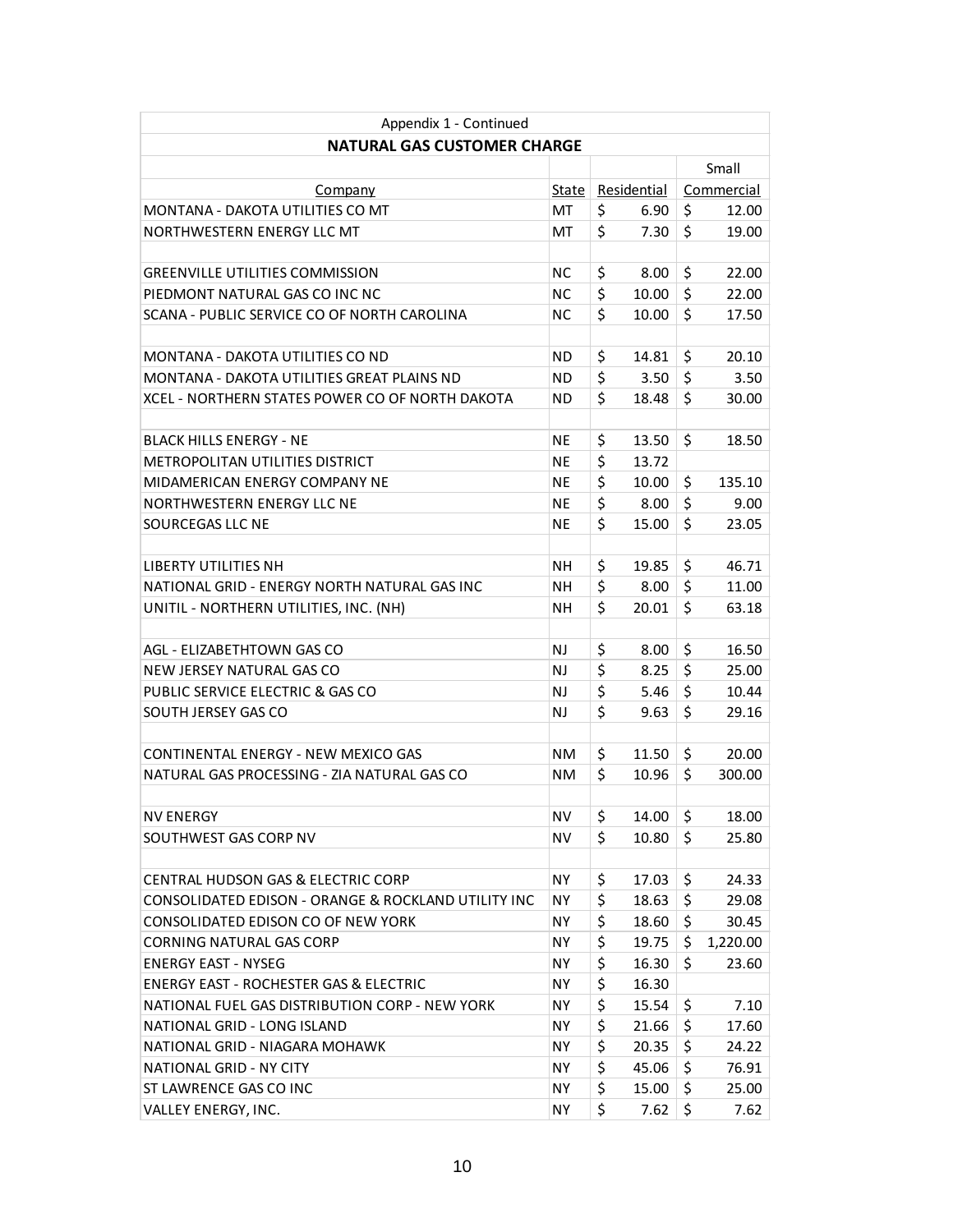| Appendix 1 - Continued                      |       |             |       |            |        |  |
|---------------------------------------------|-------|-------------|-------|------------|--------|--|
| <b>NATURAL GAS CUSTOMER CHARGE</b>          |       |             |       |            |        |  |
|                                             |       |             |       | Small      |        |  |
| Company                                     | State | Residential |       | Commercial |        |  |
| DOMINION EAST OHIO                          | OН    | \$          | 23.58 | \$         | 26.00  |  |
| DUKE ENERGY OHIO                            | OН    | \$          | 33.03 | \$         | 91.64  |  |
| NISOURCE - COLUMBIA GAS OF OHIO INC         | OН    | \$          | 24.69 | \$         | 24.69  |  |
| <b>VECTREN ENERGY DELIVERY OF OHIO</b>      | OН    | \$          | 18.37 | \$         | 20.00  |  |
|                                             |       |             |       |            |        |  |
| ARKANSAS OKLAHOMA GAS CORP - OK             | ОK    | \$          | 15.65 | \$         | 30.15  |  |
| CENTERPOINT ARKLA OK                        | ОΚ    | \$          | 13.24 | \$         | 43.59  |  |
| ONEOK - OKLAHOMA NATURAL GAS CO             | ОΚ    | \$          | 14.73 | \$         | 30.28  |  |
|                                             |       |             |       |            |        |  |
| <b>AVISTA CORP - OR</b>                     | OR    | \$          | 4.25  | \$         | 95.00  |  |
| MONTANA - DAKOTA UTILITIES CASCADE OR       | OR    | \$          | 3.00  | \$         | 3.00   |  |
| NORTHWEST NATURAL GAS CO OR                 | OR    | \$          | 8.00  | \$         | 15.00  |  |
|                                             |       |             |       |            |        |  |
| <b>EQUITABLE RESOURCES PA</b>               | PА    | \$          | 13.25 | \$         | 17.00  |  |
| NATIONAL FUEL GAS DISTRIBUTION CORP PA      | PA    | \$          | 12.00 |            |        |  |
| NISOURCE - COLUMBIA GAS OF PENNSYLVANIA     | PА    | \$          | 16.75 | \$         | 21.25  |  |
| PECO ENERGY CO                              | PА    | \$          | 11.75 | $\zeta$    | 28.55  |  |
| PEOPLES NATURAL GAS COMPANY                 | PА    | \$          | 13.95 | $\zeta$    | 14.88  |  |
| PHILADELPHIA GAS WORKS                      | PА    | \$          | 12.00 | \$         | 18.00  |  |
| UGI - CENTRAL PENN GAS, INC PA              | PА    | \$          | 14.60 | \$         | 30.40  |  |
| UGI - PENN NATURAL GAS PA                   | PА    | \$          | 2.19  | \$         | 2.80   |  |
| UGI - UGI UTILITIES, INC PA                 | PА    | \$          | 8.55  | \$         | 8.55   |  |
|                                             |       |             |       |            |        |  |
| NATIONAL GRID - RI                          | RI    | \$          | 13.00 | \$         | 22.00  |  |
|                                             |       |             |       |            |        |  |
| <b>GREENWOOD COMMISSION OF PUBLIC WORKS</b> | SC    | \$          | 10.00 | \$         | 16.25  |  |
| PIEDMONT NATURAL GAS CO INC SC              | SC    | \$          | 17.45 | \$         | 44.00  |  |
| SCANA - SOUTH CAROLINA ELECTRIC & GAS CO    | SC    | \$          | 10.90 | \$         | 21.54  |  |
|                                             |       |             |       |            |        |  |
| MIDAMERICAN ENERGY COMPANY SD               | SD    | \$          | 8.87  | \$         | 304.94 |  |
| MONTANA - DAKOTA UTILITIES CO SD            | SD    | \$          | 8.40  | \$         | 10.50  |  |
| NORTHWESTERN ENERGY LLC SD                  | SD    | \$          | 8.00  | \$         | 10.00  |  |
|                                             |       |             |       |            |        |  |
| AGL - CHATTANOOGA GAS CO                    | ΤN    | 13/16       |       | 25/29      |        |  |
| ATMOS ENERGY CORPORATION TN                 | ΤN    | \$          | 15.40 | \$         | 13.85  |  |
| KNOXVILLE UTILITIES BOARD                   | TN    | \$          | 6.65  | \$         | 13.00  |  |
| MEMPHIS LIGHT GAS & WATER DIVISION          | ΤN    | \$          | 10.00 |            |        |  |
| MIDDLE TENNESSEE NATURAL GAS UTIL DIST      | ΤN    | \$          | 7.00  | \$         | 16.00  |  |
| PIEDMONT NATURAL GAS CO INC TN              | TN    | \$          | 17.45 | \$         | 44.00  |  |
|                                             |       |             |       |            |        |  |
| ATMOS ENERGY CORPORATION TX                 | TХ    | \$          | 18.20 | \$         | 38.50  |  |
| <b>CENTERPOINT ENTEX TX</b>                 | ТX    | \$          | 15.29 | \$         | 17.24  |  |
| CORPUS CHRISTI, CITY OF - GAS DIV           | ТX    | \$          | 11.44 | \$         | 26.30  |  |
| COSERV GAS, LTD                             | TХ    | \$          | 7.00  | \$         | 13.30  |  |
|                                             |       |             |       |            |        |  |
| QUESTAR GAS COMPANY UT                      | UT    | \$          | 6.75  | \$         | 18.25  |  |
|                                             |       |             |       |            |        |  |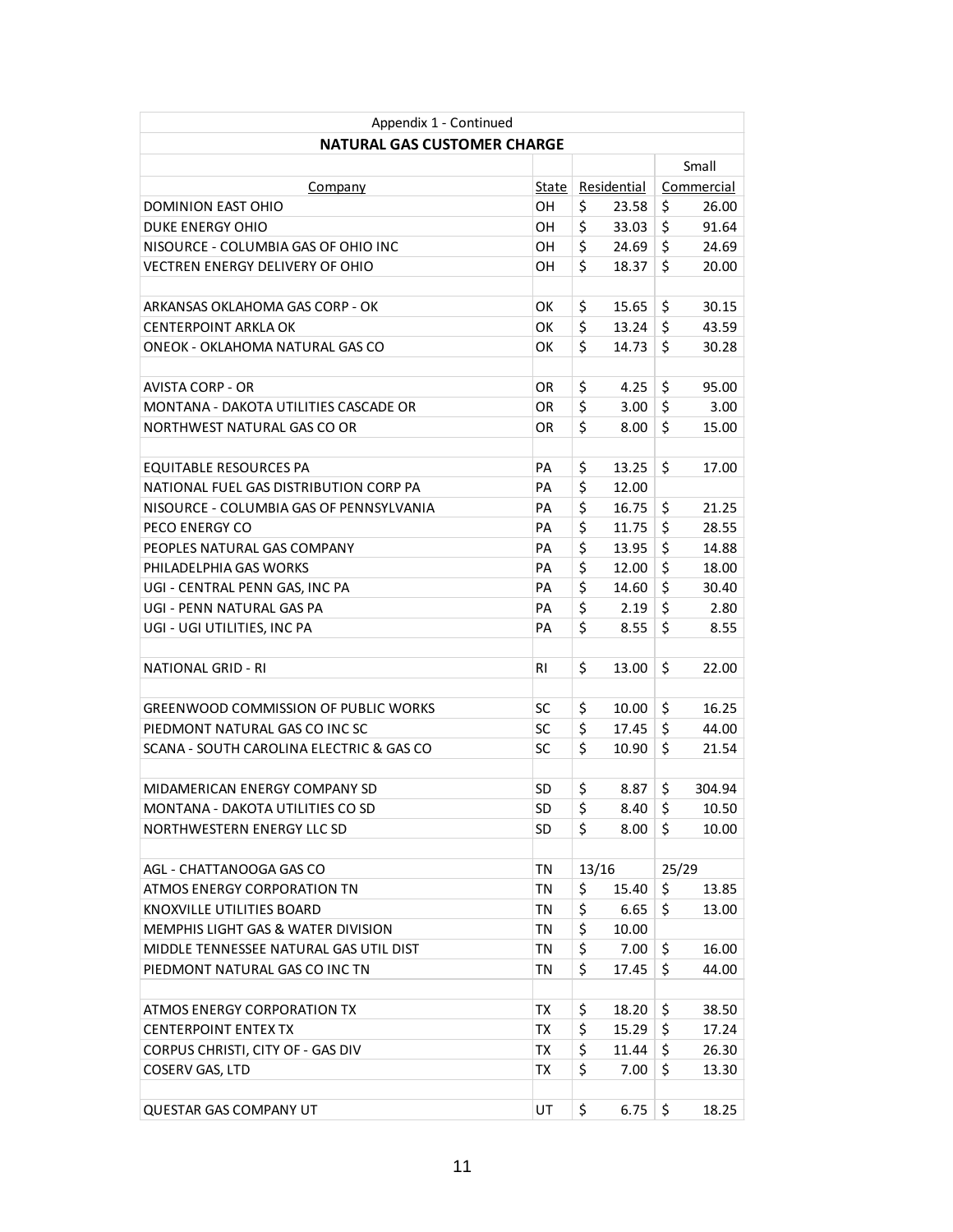| Appendix 1 - Continued                       |           |             |       |            |       |  |
|----------------------------------------------|-----------|-------------|-------|------------|-------|--|
| <b>NATURAL GAS CUSTOMER CHARGE</b>           |           |             |       |            |       |  |
|                                              |           |             |       | Small      |       |  |
| Company                                      | State     | Residential |       | Commercial |       |  |
| AGL - VIRGINIA NATURAL GAS                   | VA        | \$          | 11.00 | \$         | 14.10 |  |
| ATMOS ENERGY CORPORATION VA                  | VA        | \$          | 10.98 | \$         | 22.00 |  |
| CHARLOTTESVILLE, CITY OF                     | VA        | \$          | 10.00 | \$         | 10.00 |  |
| NISOURCE - COLUMBIA GAS OF VIRGINIA INC      | VA        | \$          | 18.00 | \$         | 22.00 |  |
| RICHMOND, CITY OF                            | VA        | \$          | 11.70 | \$         | 13.83 |  |
| SOUTHWESTERN VIRGINIA GAS CO                 | VA        | \$          | 9.55  | \$         | 12.75 |  |
| WASHINGTON GAS LIGHT CO VA                   | VA        | \$          | 11.25 | \$         | 20.45 |  |
|                                              |           |             |       |            |       |  |
| <b>VERMONT GAS SYSTEMS INC</b>               | VT        | \$          | 19.80 | \$         | 32.82 |  |
|                                              |           |             |       |            |       |  |
| AVISTA CORP - WA                             | <b>WA</b> | \$          | 9.00  | \$         | 87.40 |  |
| MONTANA - DAKOTA UTILITIES CASCADE WA        | <b>WA</b> | \$          | 4.00  | \$         | 10.00 |  |
| NORTHWEST NATURAL GAS CO WA                  | <b>WA</b> | \$          | 7.00  | \$         | 15.00 |  |
| <b>PUGET SOUND ENERGY</b>                    | <b>WA</b> | \$          | 10.29 | \$         | 33.42 |  |
|                                              |           |             |       |            |       |  |
| ALLETE - SUPERIOR WATER LIGHT & POWER CO     | WI        | \$          | 7.25  | \$         | 15.00 |  |
| ALLIANT - WISCONSIN POWER & LIGHT CO         | WI        | \$          | 1.51  |            |       |  |
| CITY GAS CO                                  | W١        | \$          | 8.50  | \$         | 12.75 |  |
| INTEGRYS - WISCONSIN PUBLIC SERVICE CORP WI  | WI        | \$          | 17.00 | \$         | 30.00 |  |
| <b>MADISON GAS &amp; ELECTRIC CO</b>         | WI        | \$          | 21.60 | \$         | 24.00 |  |
| <b>WE ENERGIES</b>                           | WI        | \$          | 9.90  | \$         | 25.50 |  |
| <b>WISCONSIN GAS CO</b>                      | WI        | \$          | 9.90  | \$         | 25.50 |  |
| XCEL - NORTHERN STATES POWER CO OF WISCONSIN | W١        | \$          | 10.25 | \$         | 20.00 |  |
|                                              |           |             |       |            |       |  |
| <b>DOMINION HOPE</b>                         | <b>WV</b> | \$          | 8.99  | \$         | 17.97 |  |
| EQUITABLE RESOURCES - Peoples WV             | <b>WV</b> | \$          | 8.50  | \$         | 12.50 |  |
| <b>MOUNTAINEER GAS CO</b>                    | WV        | \$          | 10.10 | \$         | 31.75 |  |
|                                              |           |             |       |            |       |  |
| MONTANA - DAKOTA UTILITIES CO WY             | <b>WY</b> | \$          | 12.00 | \$         | 27.00 |  |
| <b>QUESTAR GAS COMPANY WY</b>                | WY        | \$          | 11.00 | \$         | 32.50 |  |
| SOURCEGAS LLC WY                             | <b>WY</b> | \$          | 15.00 | \$         | 70.00 |  |

Source: Spring 2015 Internet Search of Natural Gas Utility Tariffs